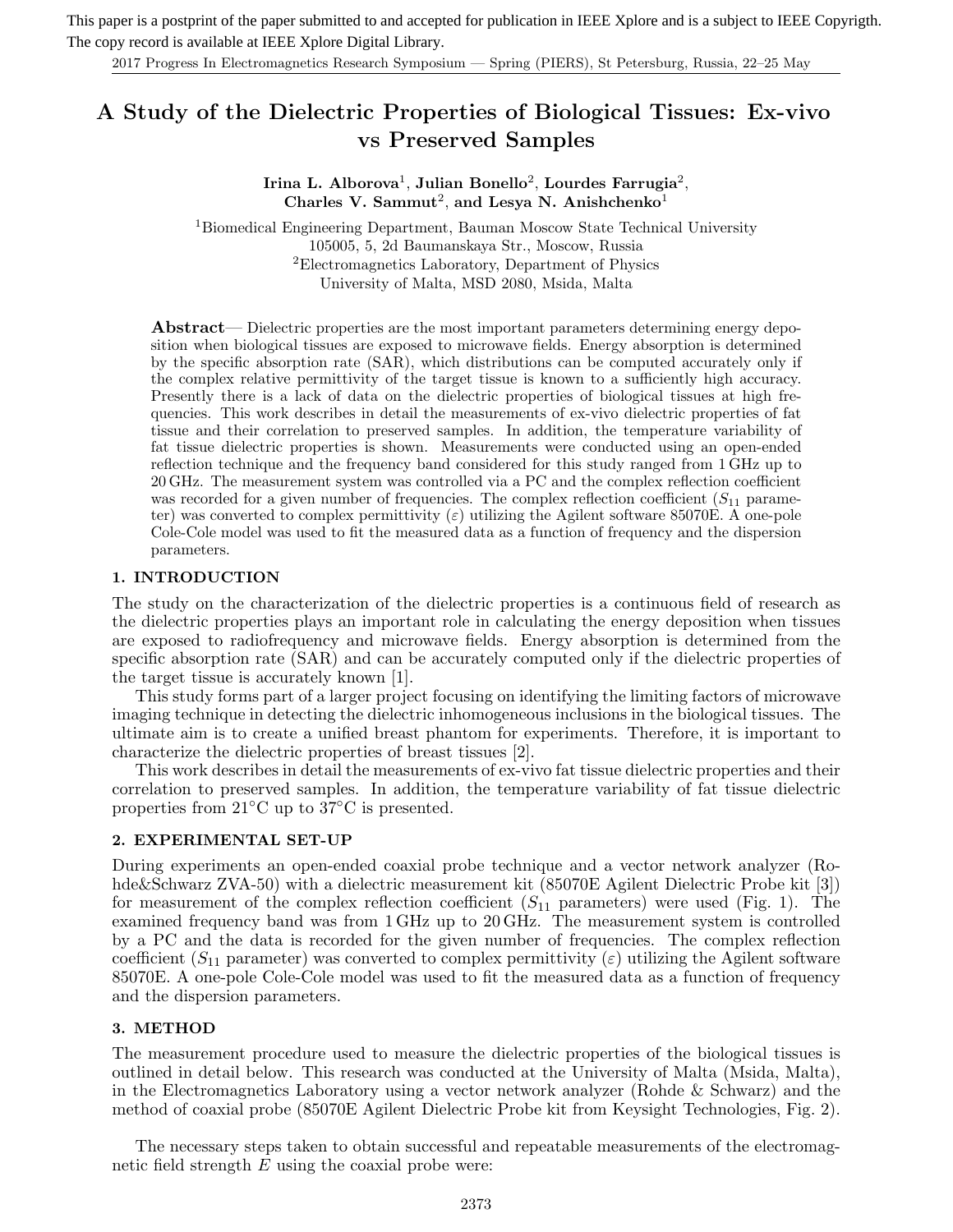

Figure 1: Experimental set-up.



Figure 2: Coaxial probe.

- 1. immobilize probe cable and eliminate the possibility of bending the cable, the probe, and the torsion nuts electrical connectors;
- 2. use a sample with a thickness of 10 mm diameter and 20 mm larger than the diameter of the probe.

Before conducting measurements, it is necessary:

- 1. to setup the measurement parameters (frequency, number of measurement points in the frequency range, the calibration parameters);
- 2. to calibrate the probe. During the calibration, make sure that at the end of the probe there are no air bubbles.

After calibration, it is important to ensure that the probe is wiped dry.

Measurements were conducting on two types of tissues: fresh and preserved fat tissue samples. The samples were placed in the Petri dish. In all six samples were used for these investigations: two used for 'fresh' ex-vivo measurements, another two were fixed in the formalin and the remaining





Figure 3: Calibration procedure: (a) by using the calibration short; (b) by using the water.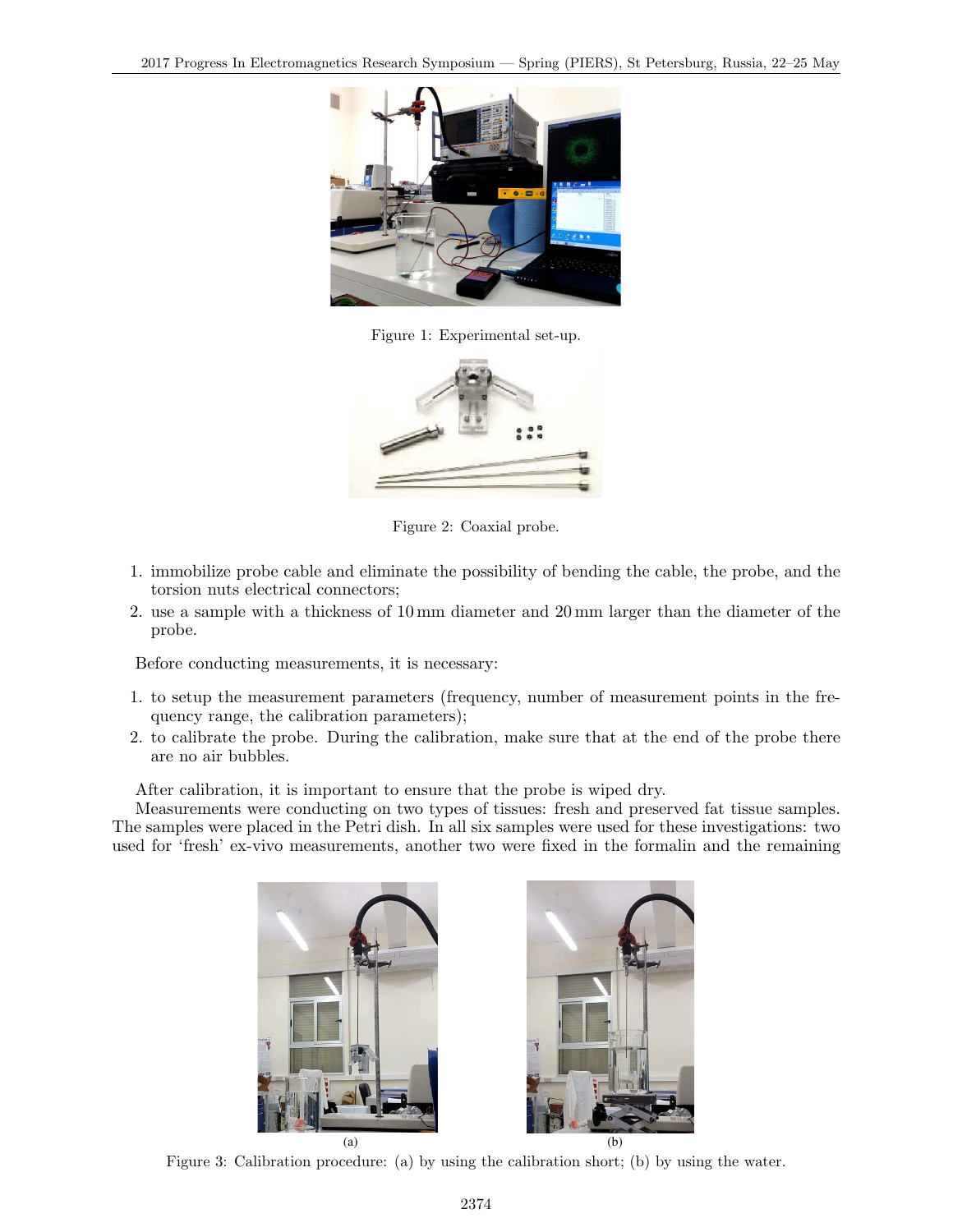

Figure 4: Measurements of an adipose tissue samples.

two samples were used to study temperature variability from 21◦C up to 37◦C. The fixed samples placed in formalin and measured on third day at 21◦C.

## **4. RESULTS**

Figures 5–6 represent the dielectric constant and loss factor for fat tissues in the form of graphs.



Figure 5: The measured dielectric constant of fresh and preserved fat tissue.



Figure 6: The measured loss factor of fresh and preserved fat tissue.

As it is shown on the graph the difference between dielectric constant amplitude of fresh and fixed sample are of 30%. While tangents of loss factors 1.4 times differ.

Figures 7–8 represent the temperature variability of fat tissue dielectric properties.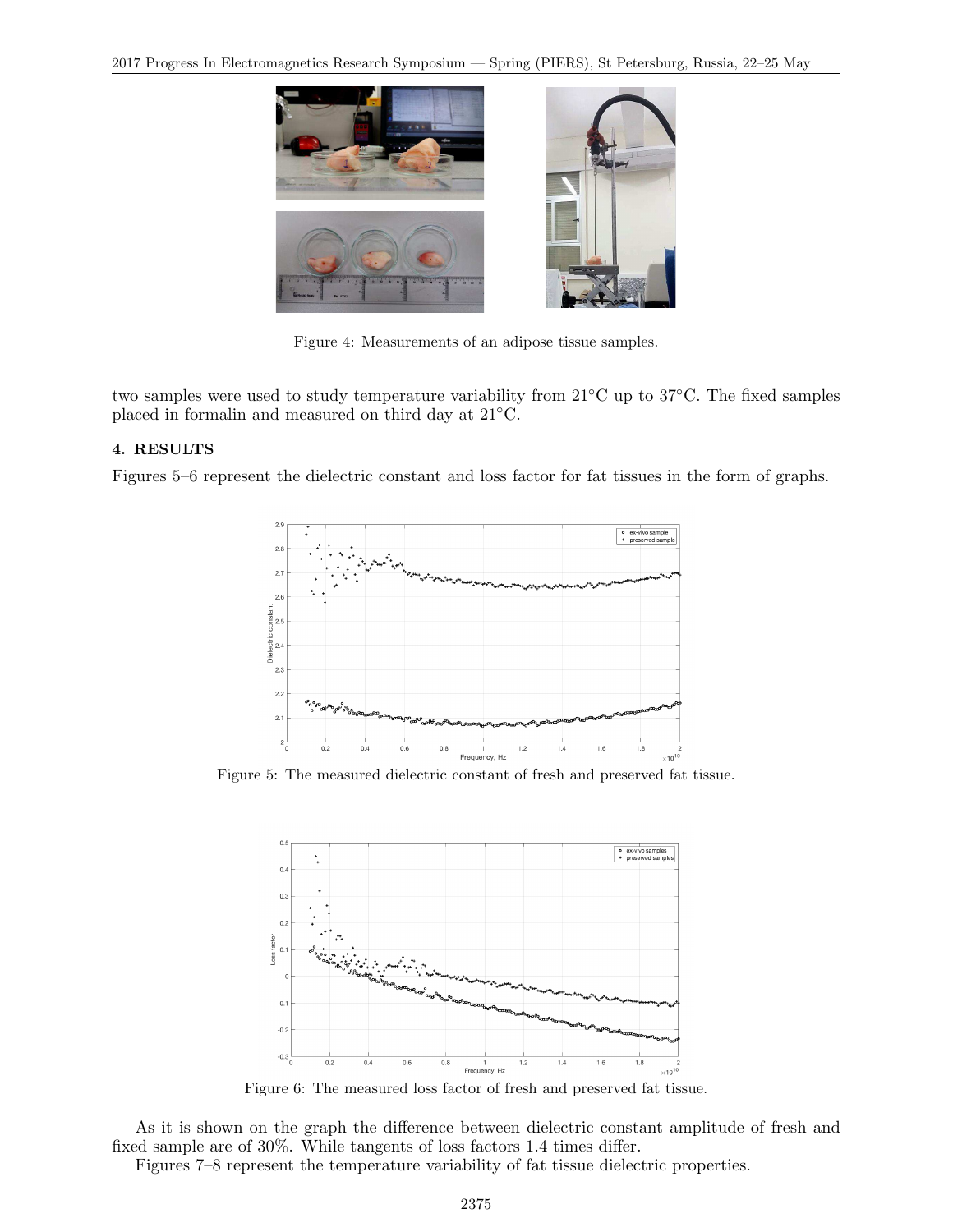

Figure 7: The measured of temperature variability of fat tissue dielectric constant.



Figure 8: The measured of temperature variability of fat tissue loss factor.

The experimental data showed that increasing of samples' temperature from 22◦C to 38◦C results in reducing the dielectric constant amplitude from 2.6 to 1.2 (differences are more than twice). Moreover, tangent of loss factor is reduced.

#### **5. CONCLUSION**

The work deals with a procedure of biological tissues dielectric properties measurement which minimizes impact on the result. We compared the estimates of ex-vivo dielectric properties of fat tissue and their preserved samples. Furthermore, it was shown that the formalin has a great influence on the dielectric properties of the tissues thus the measurements of preserved tissue properties should be used with caution.

In addition, the temperature variability of fat tissue dielectric properties shows that dielectric properties change significantly with temperature.

## **ACKNOWLEDGMENT**

The results, published in the article, have been obtained in the framework of the implementation of the project part of the Russian Foundation for Basic Research (grant No. 26 16-37-00276) and in the framework of Short-Term Scientific Mission programme in University of Malta (COST Action TD 1301-MiMed).

#### **REFERENCES**

1. Abdilla, L., C. Sammut, and L. Z. Mangion, "Dielectric properties of muscle and liver from 500 MHz–40 GHz," *Electromagnetic Biology and Medicine*, Vol. 32, No. 2, 244–252, 2013.